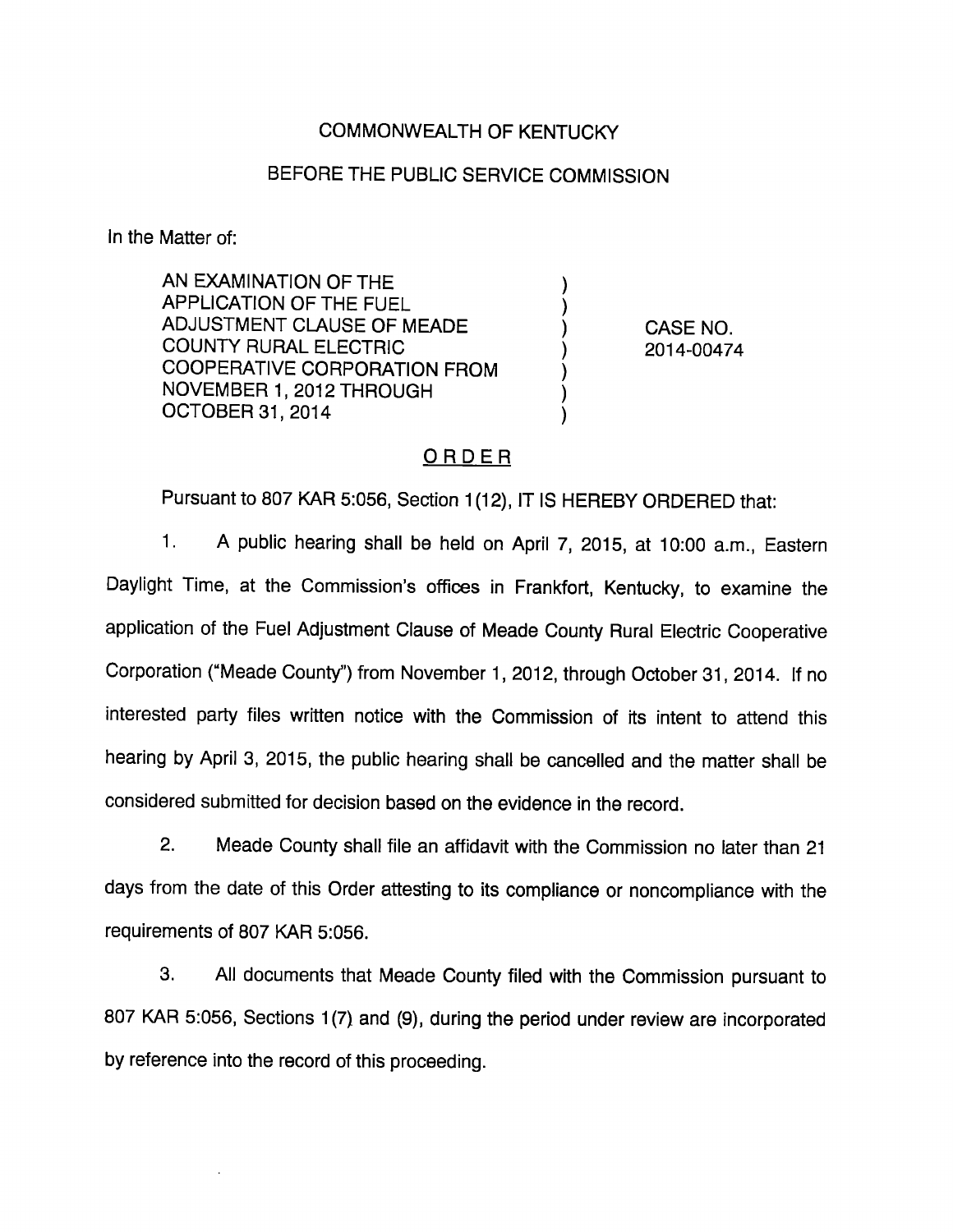4. Meade County shall publish the following notice not less than seven days or more than 21 days prior to the public hearing in a newspaper of general circulation in its service areas or in a trade publication or newsletter going to all customers. Meade County shall also file an Affidavit of Publication of Hearing Notice with the Commission no later than April 3, 2015.

> A public hearing will be held on Tuesday, April 7, 2015, at 10:00 a.m.. Eastern Daylight Time, at the offices of the Kentucky Public Service Commission, 211 Sower Boulevard, Frankfort, Kentucky, to examine the application of the Fuel Adjustment Clause of Meade County Rural Electric Cooperative Corporation for the period November 1, 2012, through October 31, 2014. Individuals interested in attending this hearing shall notify the Kentucky Public Service Commission in writing of their intent to attend no later than April 3, 2015. If no notices of intent to attend are received by that date, this hearing will be cancelled and the matter shall be considered submitted for decision based on the evidence in the record. Written notice of intent to attend this hearing should be sent to: Executive Director, Kentucky Public Service Commission, P.O. Box 615, Frankfort, Kentucky 40602.

5. The official record of the proceeding shall be by video only.

6. a. Meade County shall file with the Commission, no later than 30 days from the date of this Order, its responses to all information requested in the Appendix to this Order. Responses to requests for information shall be appropriately bound, tabbed and indexed and shall include the name of the witness responsible for responding to the questions related to the information provided, with copies to all parties of record and the original and six copies to the Commission. When numerous sheets are required for an item, each sheet should be appropriately indexed, e.g.. Item 1(a). Sheet 2 of 6.

b. Each response shall be answered under oath or, for representatives of a public or private corporation or a partnership or association or a

-2- Case No. 2014-00474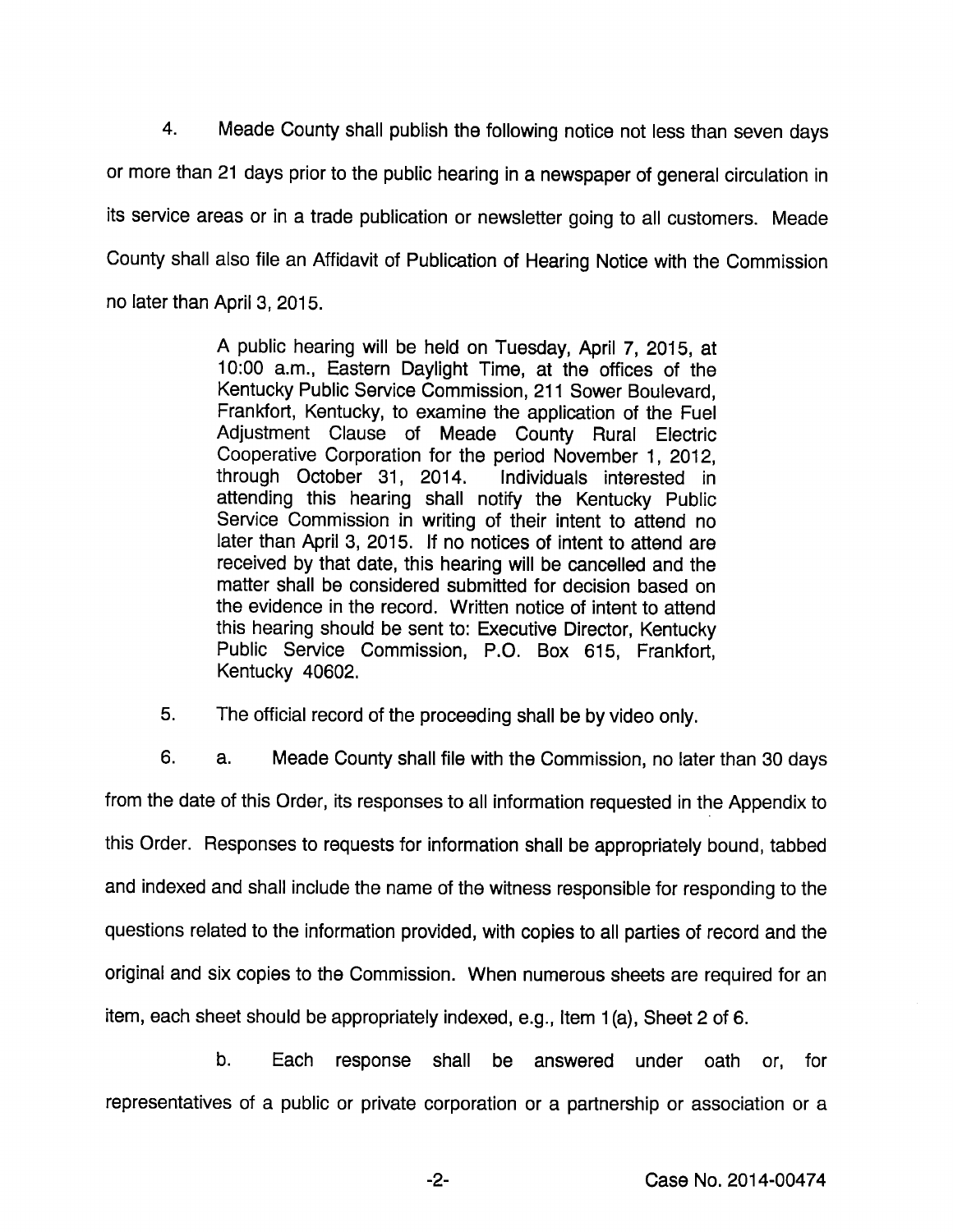governmental agency, be accompanied by a signed certification of the preparer or person supervising the preparation of the response on behalf of the entity that the response is true and accurate to the best of that person's knowledge, information, and belief formed after a reasonable inquiry.

c. A party shall make timely amendment to any prior response if it obtains information which indicates that the response was incorrect when made or, though correct when made, is now incorrect in any material respect.

d. For any request to which a party fails or refuses to furnish all or part of the requested information, that party shall provide a written explanation of the specific grounds for its failure to completely and precisely respond.

e. Careful attention should be given to copied material to ensure that it is legible.

f. A party filing a document containing personal information shall, in accordance with 807 KAR 5:001, Section 4(10), encrypt or redact the document so that personal information cannot be read.



ATTEST:

Cason D. Granwell for

Case No. 2014-00474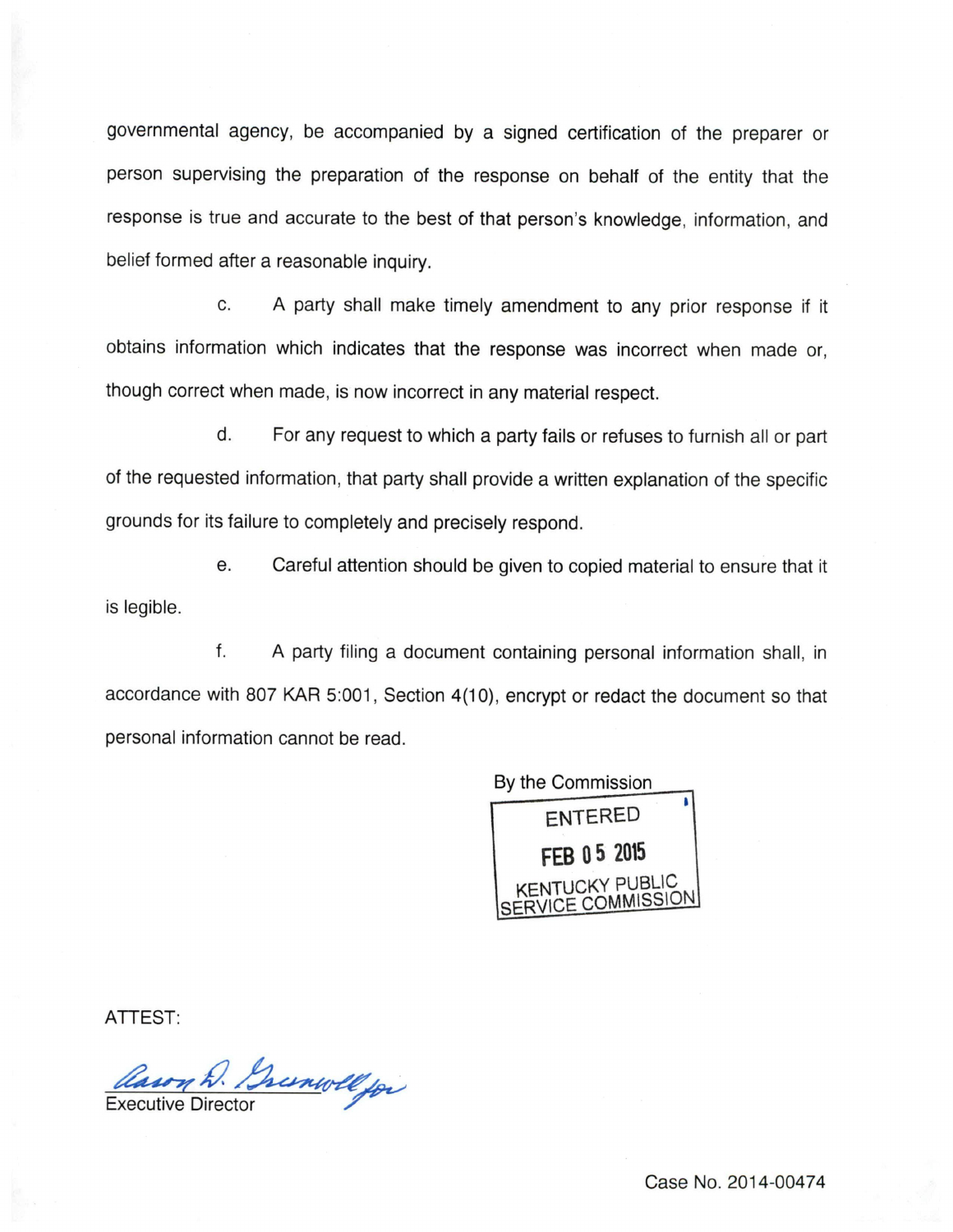#### **APPENDIX**

# APPENDIX TO AN ORDER OF THE KENTUCKY PUBLIC SERVICE COMMISSION IN CASE NO. 2014-00474 DATED FEB  $0.5$  2015

1. a. Provide a schedule of the calculation of the 12-month average line loss, by month, for November 2012 through October 2014.

b. Describe the measures that Meade County has taken to reduce line loss during this period.

2. Provide Meade County's monthly revenue reports (monthly billing summaries) showing the total revenue collected, including adjustments under the Fuel Adjustment Clause, as reported in Meade County's monthly filings required by the Commission from November 1, 2012, through October 31, 2014.

3. Provide a schedule showing the calculation of the increase or decrease in Meade County's base fuel costs per kWh as proposed by its wholesale electric supplier adjusted for Meade County's 12-month average line loss for November 2012 through October 2014.

4. Provide a schedule of the present and proposed rates that Meade County seeks to change, pursuant to 807 KAR 5:056, as calculated in Item 3 above, shown in comparative form.

5. Provide a statement showing, by cross-outs and italicized inserts, all proposed changes in rates. A copy of the current tariff may be used.